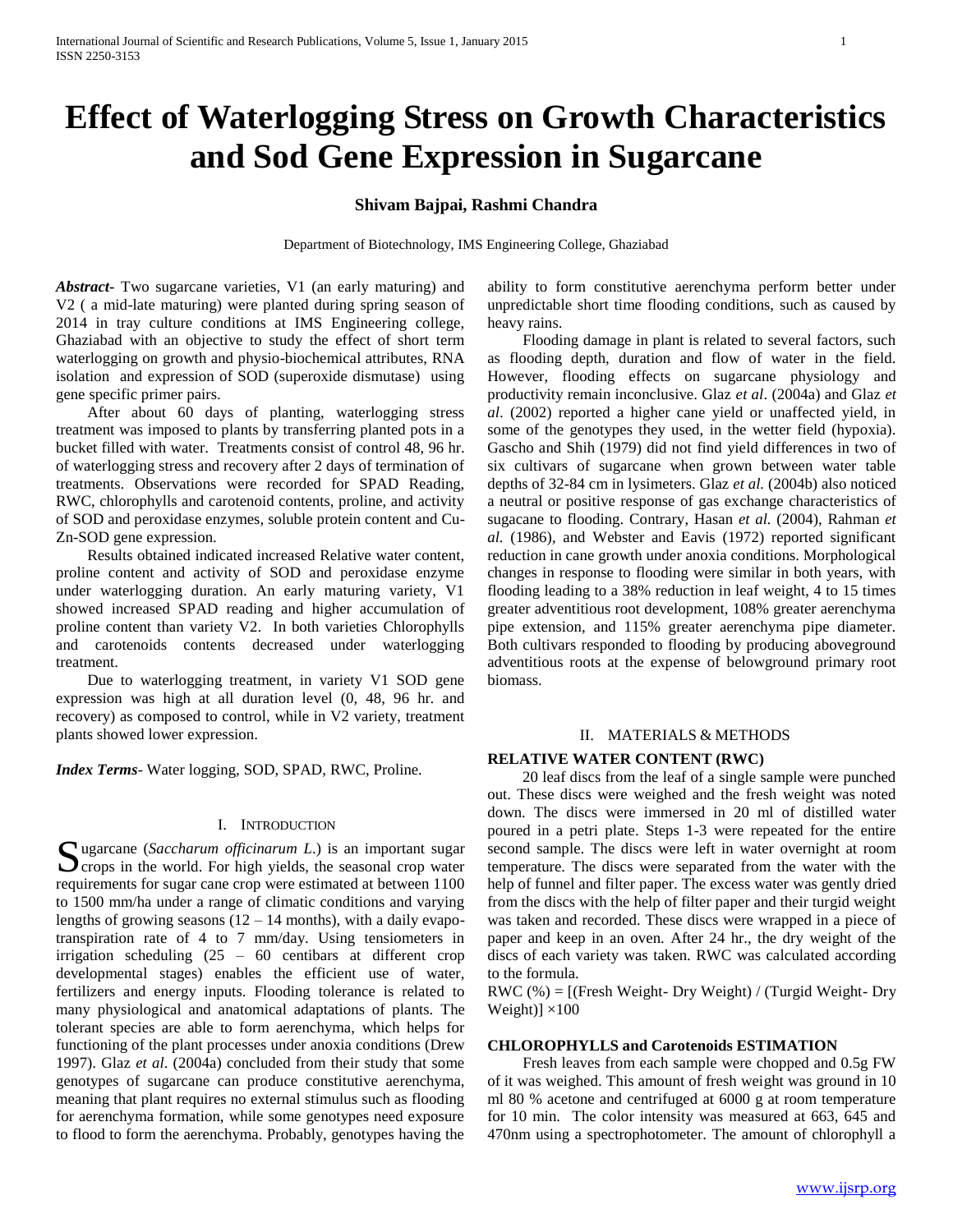and b and carotenoids was calculated according to Arnon (1949) using the following formulas:

Chlorophyll a=  $[12.7 \text{ (OD}_{663)} - 2.69 \text{ (OD}_{645)}]$  x (V/1000x wt. in g) Chlorophyll b=  $[22.9 \text{ (OD}_{645}) - 4.68 \text{ (OD}_{663})]$  x (V/1000x wt. in g) Carotenoids =  $[(1000 \times OD_{470} - 1.82Ch1 a - 85.02 Ch1. b)/198]$  x (V/1000x wt. in g)

The results were expressed as mg  $g^{-1}$  FW.

## **PROLINE ESTIMATION**

 0.2 g fresh leaf tissue was extracted in 2 ml of 3% sulphosalicylic acid and extract was centrifuged. A suitable aliquot was taken in a test tube and 2 ml of Ninhydrin Reagent was added to it. After this 2 ml of glacial acetic acid was added to the tubes. The test tubes were heated in boiling water bath for 1 hour. The test tubes when removed from water bath were kept in ice bath to cool them. 5ml of toluene was then added and color was extracted in toluene. The color was read at 520 nm in a spectrophotometer.

#### **SOD ENZYME EXPRESSION**

 1.5ml of 1M sodium phosphate buffer at pH7.8 was added to sample tubes and 1 blank tube. 0.15ml of EDTA was added to all tubes. Methionine 0.3ml and then 0.3ml of  $Na_2CO_3$  was added to all tubes. 0.3ml of NBT and 0.3ml of riboflavin was added to all tubes. 0.1ml of aliquot was (leaf/root) added to all tubes. OD was taken with the help of a spectrophotometer at 560 nm at 0 times and after 15 minutes during which fluorescent light treatment was given to all tubes.

**PEROXIDASE ENZYME EXPRESSION**

 5 ml of 1M sodium phosphate at pH 6 was added to blank and sample test tubes. Now 2ml of 5N  $H<sub>2</sub>SO<sub>4</sub>$  was added to all



**Figure 1: Effect of waterlogging on SPAD Reading**

#### **RWC CONTENT**

 In both the varieties, RWC increased with an increase in waterlogging duration and it ranged from 84.7% to 90.2% in variety V1 and 86.7% to 89.6% in V2.

Recovery treatment showed normal in RWC content.



**Figure 2: Effect of waterlogging on relative water content CHLOROPHYLL a CHLOROPHYLL b & CAROTENOIDS CONTENT**

blank tubes. This acts as a stopping reagent. 1ml of  $H_2O_2$  and then 1ml of para-phenyldiamine was added to all tubes. 0.1ml of aliquot (leaf / root) was added to blank as well as sample tubes. Shaking was done in all the tubes. After 5 minutes 2ml of 5N  $H<sub>2</sub>SO<sub>4</sub>$  was added in all sample tubes. All tubes were kept at  $4^{\circ}$  C for up to an hour. OD was taken at 485 nm using a spectrophotometer.

#### **AGAROSE GEL ELECTROPHORESIS**

Boil the contents in an oven. Allow to cool upto  $60-65^{\circ}$ C and then add to it 5µl of EtBr which acts as an intercalating agent. Pour the gel in the casting unit, place a comb and allow solidifying. Prepare TAE running buffer using 2.5 ml of 50x TAE and making up the volume to 250 ml i.e. 1x concentration. Pour the 1x TAE buffer into the running unit. Once the gel solidifies remove the comb and place the gel along with the casting tray into the running unit. Mix 6x loading dye bromophenol blue with the RT-PCR products and load into the wells. 100 kbp marker is loaded in the first well. Connect the unit to a DC current source and allow the gel to run for around half an hour. The gel is estimated using a gel documentation system using a UV transilluminator.

## III. RESULTS & DISCUSSION

#### **SPAD Reading**

 SPAD Reading increased with waterlogging stress condition in variety V1 while SPAD Reading decreased inV2. Recovery showed reversal to nearly normal chlorophyll content.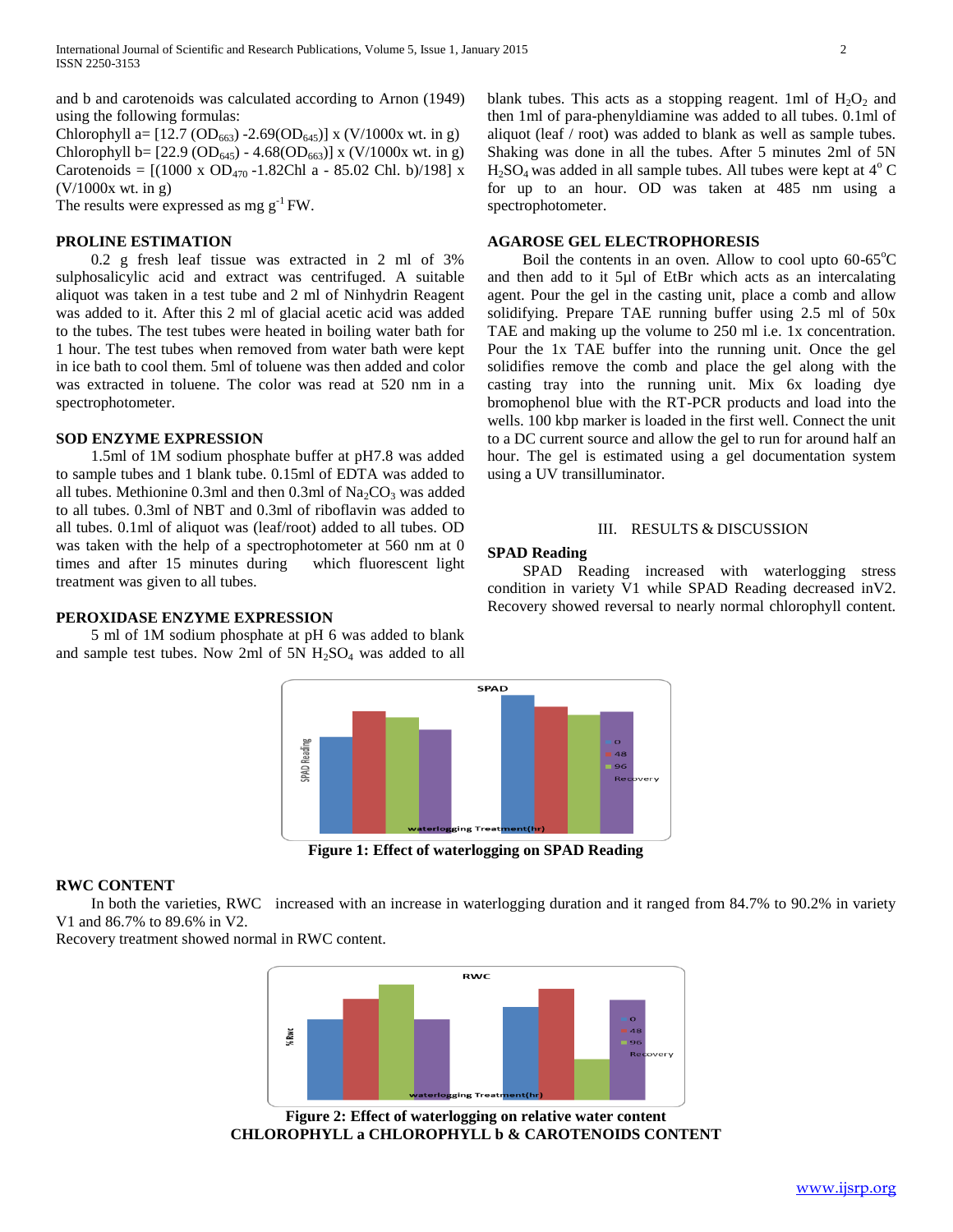Waterlogging treatment decreased photosynthetic pigment Chlorophyll a, Chlorophyll b and Carotenoids content in leaf tissues. Maximum decrease was observed at 96 hour in variety V1and V2.

 In Recovery treatment variety V1 did not show further improvement in Chlorophyll a, b and Carotenoids contents indicating severity of waterlogging effect.







**Figure 5: Effect of waterlogging on Carotenoids** 

# **PROLINE CONTENT**

 As compared to control, Proline content in leaf tissues increased with an increase in waterlogging duration, highest increase was observed at 96 hr. waterlogging treatment. Variety V1 Showed higher accumulation of Proline content than variety V2.Further recovery treatment showed reversal to normal Proline.



**Figure 6: Effect of waterlogging on Proline content**

# **SOD AND PEROXIDASE ACTIVITIES**

 Specific activities of SOD and Peroxidase enzyme was analysed in Root, Leaves under waterlogging stress treatment. In both varieties shows activity of SOD and peroxidase enzymes increased with waterlogging treatment. At 96 hr. increase in SOD and POX activity was very much marked and it was highest in variety V2. Recovery treatment activity of both enzyme decreased markedly 96 hr. waterlogging treatment.





**Effect of waterlogging on activity of SOD enzymes. Effect of waterlogging on activity of SOD enzyme in Root tissues**

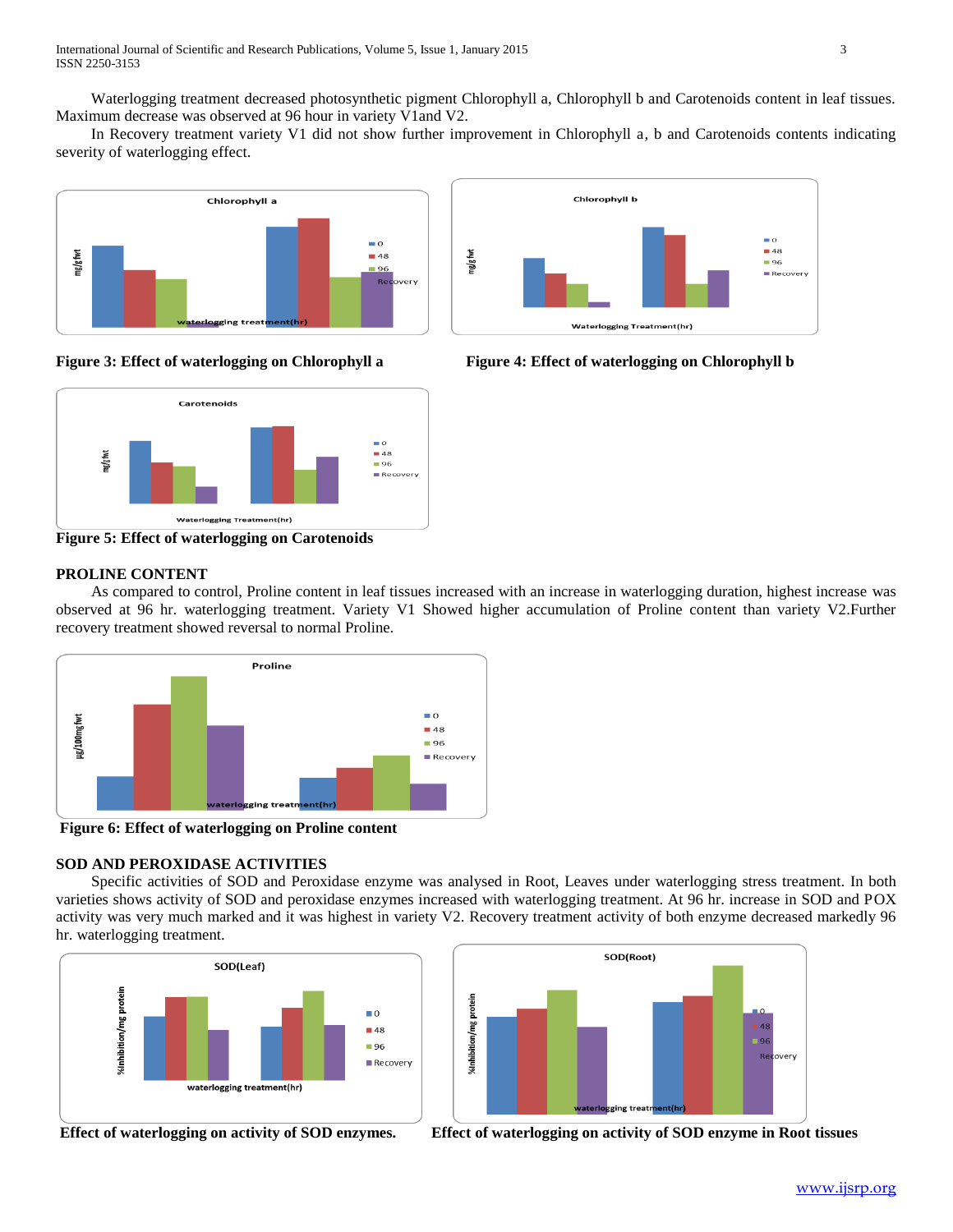

**Effect of waterlogging on Peroxidase enzyme**

## **FIELD EXPERIMENT SPAD Reading**

 SPAD reading decreased in leaves of waterlogging affected plants; decrease was about 10.49% in variety V1. While in variety V2, SPAD value increased slightly (6.02% over control) in treatment plants.



**Figure 11: Effect of waterlogging on SPAD Reading.**

## **Cane number**

 Cane number per clump increased in V1 variety while V2 showed almost equal number of canes in both treated and control plants.



**Figure 12: Effect of waterlogging on cane number**

## **Cane height**

 Cane height increased in both varieties under waterlogging treatment over control. Increase was in the range of 2.95% to 16.94% in variety V1 and V2, respectively.



**Figure 13: Effect of waterlogging on cane height**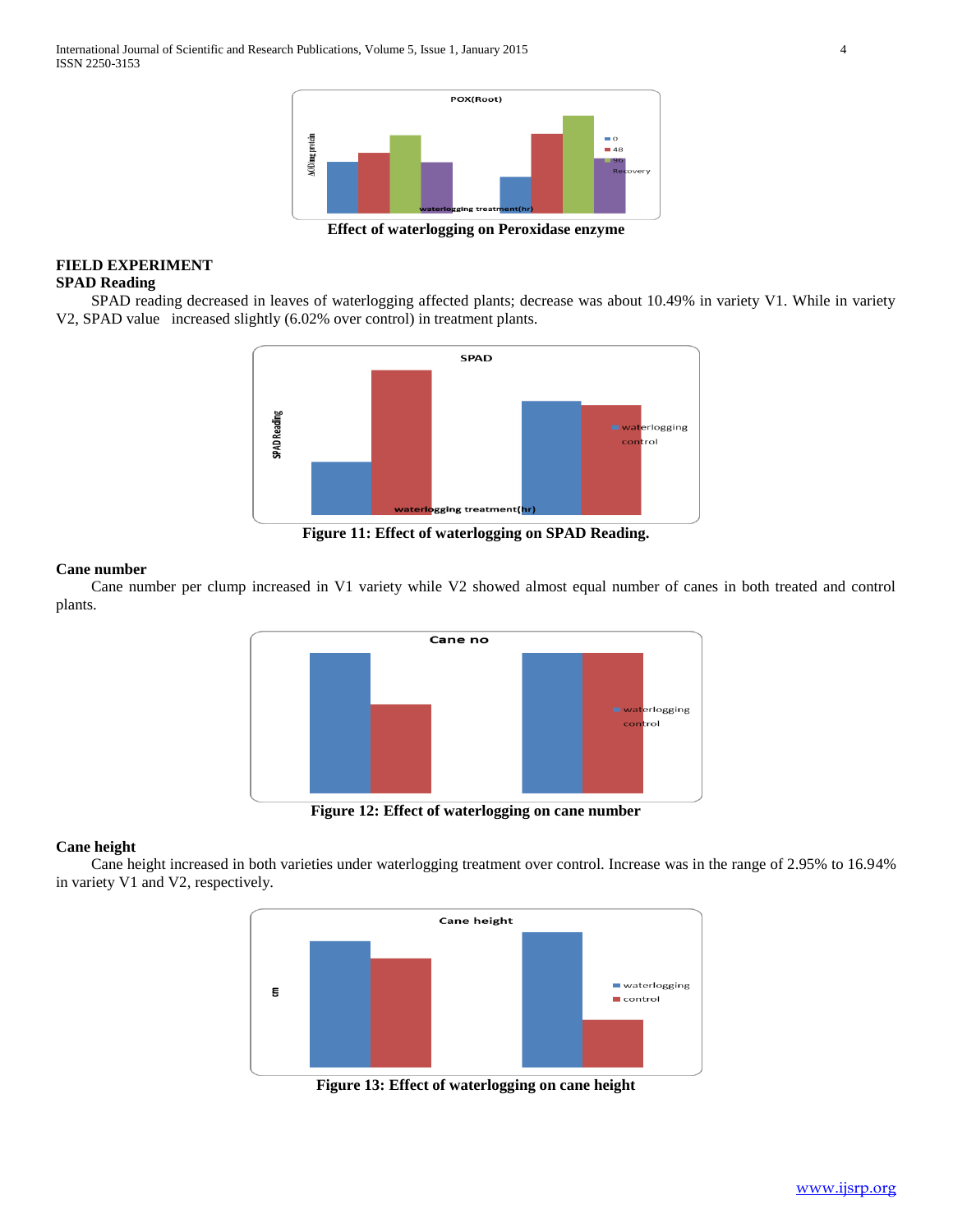International Journal of Scientific and Research Publications, Volume 5, Issue 1, January 2015 5 ISSN 2250-3153

## **Cane weight**

 In both varieties, cane wt increased in treatment comparatively control but more wt increased in V1 variety. It ranged 212.67% in V1 and 33.47% in V2.



**Figure 14: Effect of waterlogging on cane weight**

## **Leaf number**

 Leaf no increased 104.5% with waterlogging stress condition in variety V1 while it was decreased to 37.73% inV2 respectively than control.



**Figure 15: Effect of waterlogging on Leaf number**

## **Leaf area**

 In both varieties leaf area decreased in waterlogging treatment than control; decrease was 30.67% inV1 and 32.56% in V2 variety.



**Figure 16: Effect of waterlogging on Leaf area**

## **Leaf weight**

 Sugarcane plants grown under waterlogged conditions showed increased leaf wt. in variety V1; increase was about 128.85% over control. While in variety V2, it decreased to 24.91% over control.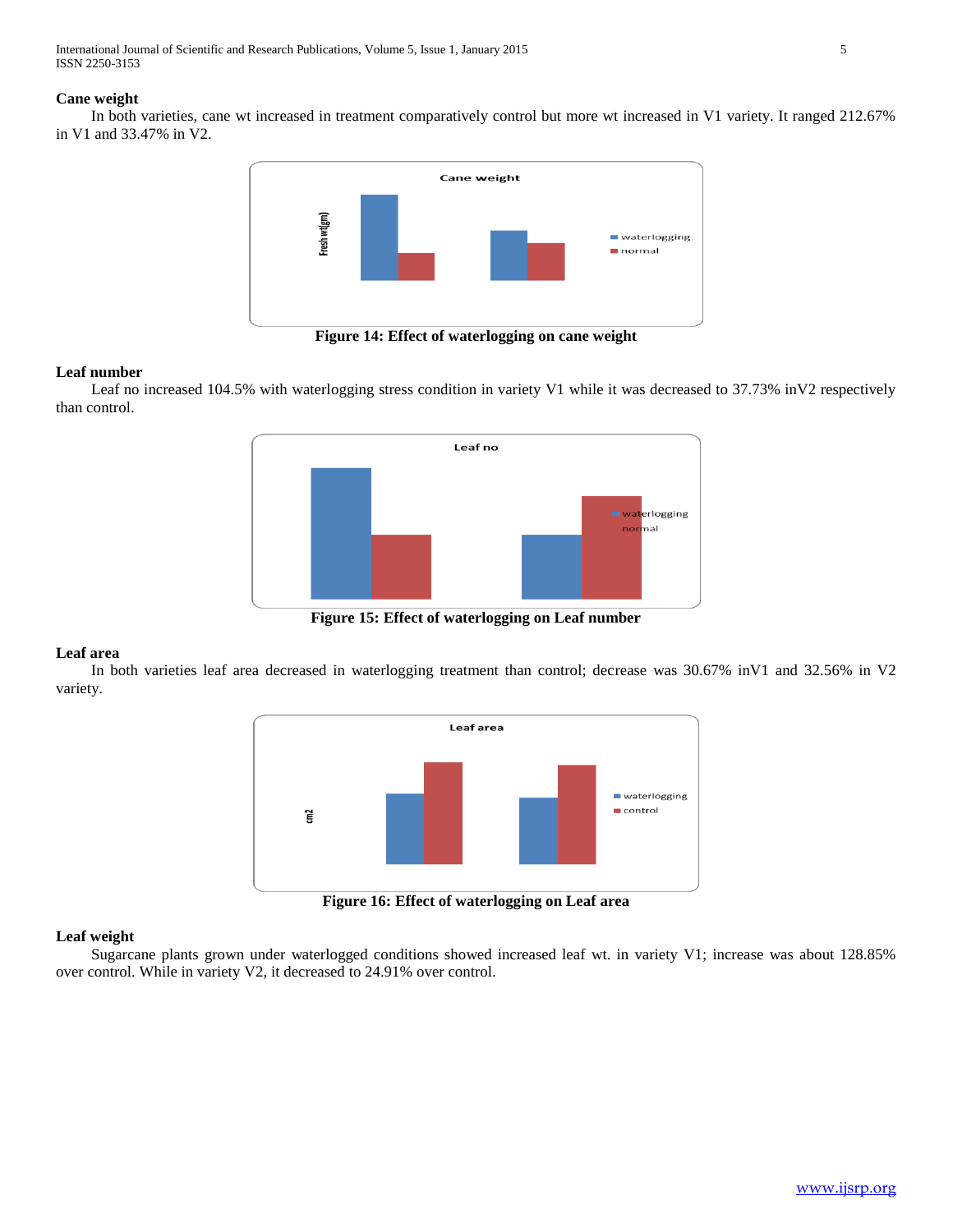

**Figure 17: Effect of waterlogging on fresh Leaf weight**

## **Leaf Sheath weight**

 Leaf sheath weight increased in variety V1 due to waterlogging treatment; increase was about 216.86% over control in V1 and 26.45% leaf weight decreased in variety V2.



**Figure 18: Effect of waterlogging on fresh Leaf sheath weight**

## **Root weight**

Increased Root wt. 475.86% with waterlogging treatment in variety V1 than control. In variety V2 it was increased 282.35%.





## IV. CONCLUSION

 Waterlogging is one of the serious environmental constrain for optimal growth and yield of Sugarcane. Higher rate of stalk mortality, low relative growth rate and reduced cane yield & juice quality loss are major effect of waterlogging. Experiment conducted under net house condition on waterlogging using two sugarcane varieties, V1 (early maturing variety) and V2 (mid late maturing variety). In present study, both cultivars responded to flooding by producing aboveground adventitious roots at the expense of belowground primary root biomass.

Results obtained indicated:

1. Increased proline content in leaf tissues with an increase in waterlogging duration. An early maturing variety, V1

showed higher accumulation of proline content, than variety V2.

- 2. Variety V1 showed increased SPAD reading with waterlogging treatment while in V2 variety it was decreased.
- 3. In both varieties, Relative water content increased in waterlogging duration.
- 4. In both varieties Chlorophyll a, chlorophyll b and carotenoids contents decreased under waterlogging treatment.
- 5. SOD and peroxidase activity increased due to waterlogging in both the varieties; increase was higher in V2 variety, which helps in tolerance to waterlogging. V2 varieties exhibited relatively tolerance to waterlogging than V1 variety.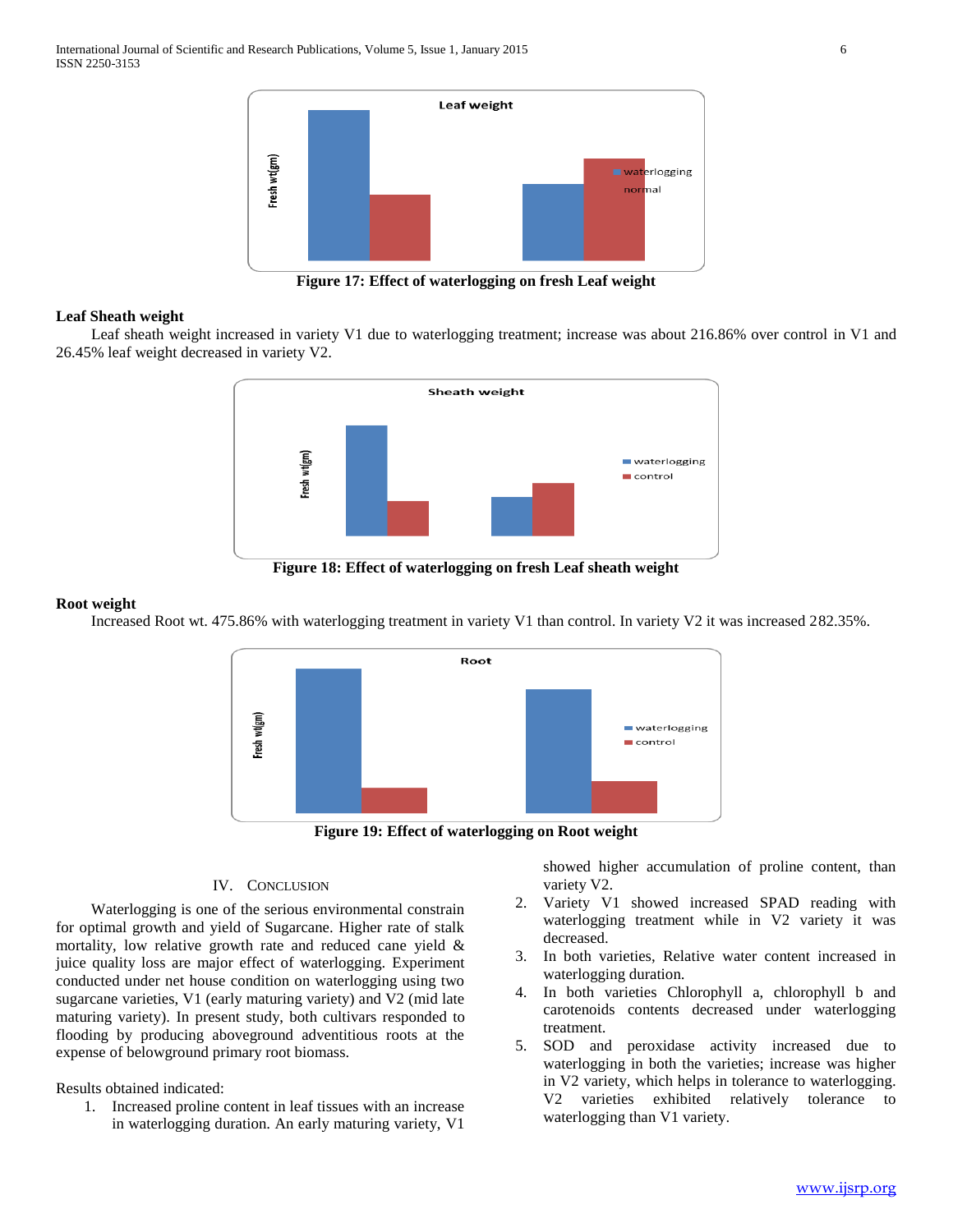- 6. Studies on SOD gene expression in root through semi qRT-PCR, exhibited higher gene expression in variety V1 at all duration as compared to control,while in V2 variety, treatment plant showed lower expression.
- 7. In field experiment under waterlogging treatment, cane number, cane height, leaf weight and root weight was increased while leaf sheath weight was decreased. Leaf number increased in variety V1 while it was decreased in variety V2.

## **APPENDIX**

- **80% acetone:** 80 ml acetone added to 20 ml distilled water.
- **Ninhydrin reagent:** 1.259 g Ninhydrin in 30 ml glacial acetic acid, mixed with 6M Phosphoric Acid.
- **6M Phosphoric Acid:** 8 ml Phosphoric Acid + 12 ml distilled water.
- **3% sulphosalicylic acid: 3** g in 100 ml distilled water.
- **50 mM phosphate buffer (pH 7.8):**
- **0.1 mM ethylenediaminetriamine acetic acid (EDTA):**
- **50 mM Na2CO3 pH 10.2:**
- **75 μM nitroblue tetrazolium (NBT):**
- **13 mM methionine:**
- **2 μM riboflavin:**
- **0.1 M phosphate buffer, pH 6.0:**
- **0.01% H2O2:**
- **0.5% p-phenylenediamine:**
- **5N H2SO4,**
- **Reagent A**: 2% sodium carbonate in 0.1N NaOH. From 1N NaOH prepare 0.1N NaOH (10ml 1N NaOH in 90ml distilled water), dissolve 2gm of sodium carbonate into it. Final volume prepared is 100ml.
- **Reagent B:** 0.2gm of sodium tartarate in 10ml of water. Dissolve 0.2gm of sodium tartarate in 10ml distilled water, add 50mg of copper sulphate and mix well.
- **Reagent BC**: Reagent A: Reagent B (200ml:4ml) BC reagent is prepared by mixing reagent A and B in the ratio 200:4, so for 100ml solution mix 100ml reagent A with 2ml of reagent B (100:2).
- **FC Reagent:** As per the required volume, it is diluted three times with distilled water.
- **50 X TAE:** Add 24.2 gm TRIS base ,5.71 ml Acetic Acid and 1.86 gm EDTA to a flask and make up the volume to 100ml

## ACKNOWLEDGEMENT

 Gaining knowledge is a necessity as well as an achievement for human. If I can claim to have gained knowledge through my project training, it would have never been possible without the support and good wishes of the ones whom I wish to thank whole heartedly.

 My extreme sense of obligation is indebted to Ms. Rashmi Chandra, Associate Professor, IMS Engineering College,

Ghaziabad, for providing me the opportunity to complete M. Tech. project work, in this prestigious institute.

 Last but not the least, I would like to convey my extreme affection to my family and friends for their help and encouragement throughout this project work.

#### **REFERENCES**

- [1] Arnon D I (1949). Copper enzymes in isolated chloroplast polyphenol oxidase in Beta vulgaris. Plant physiol., 24: 1-15.
- [2] BATES L. S., Waldren R. P. & Teare I. D. 1973. Rapid determination of free proline for water stress studies. Plant Soil 39: 205-208.
- [3] Barr, H.D. and Weatherley, P.E. 1962. A re-examination of the relative turgidity technique for estimating water deficit in leaves. Aust. J. Biol. Sci. 15:413-428.
- [4] Curran, P.J., J.L. Dungan, and H.L. Gholz. 1990. Exploring the relationship between reflectance red edge and chlorophyll content in slash pine.Tree Physiol. 7:33–48.
- [5] D'Hont A, Glaszman JC.2001. Sugarcane genome analysis with molecular markers, a first decade of research. Proc Int Soc Sugarcane Technol.;24: 556–559.
- [6] Drew,M.C. 1997. Oxygen deficiency and root metabolism: Injury and acclimation under hypoxia and anoxia. Annu. Rev. Plant Physiol Plant Mol. Biol. 48:223–250.
- [7] Eavis BW (1972). Effects of flooding on sugarcane growth 2. Benefits during subsequent drought. Proc. Int. Soc. Sugar Cane Technol., 14: 715- 721.
- [8] Glaz, B., S.J. Edme, J.D.Miller, S.B.Milligan, and D.G. Holder. 2002. Sugarcane cultivar response to high summer water tables in the Everglades. Agron. J. 94:624–629.
- [9] Glaz, B. 2002. Sugarcane variety census: Florida 2001. Sugar J. 65(3) 35– 39.
- [10] Glaz, B., D.R. Morris, and S.H. Daroub. 2004. Periodic flooding and water table eff ects on two sugarcane genotypes. Agron. J. 96:832–83.
- [11] Gascho, G.J., and S.F. Shih. 1979. Varietal response of sugarcane to water table depth: 1. Lysimeter performance and plant response Soil Crop Sci. Soc. Fla. Proc. 38:23–27.
- [12] Gascho, G. J., and S. F. Shih. 1983. Sugarcane. Pages 445-479. In: Crop-Water Relations I.D. Teare and M.M. Peet, eds. John Wiley & Sons. New York.
- [13] Hendry, G.A.F., Price, A.H. (1993). Stress indicators: chlorophylls and carotenoids. In: Hendry, G.A.F., Grime, J.P. (Eds.), Methods in Comparative Plant Ecology. Chapman & Hall, London, pp. 148–152.
- [14] Hendry, G. A. F., J. D. Houghton, and S. B. Brown. 1987. The degradation of chlorophyll — A biological enigma. New Phytologist 107: 255-302.
- [15] Jain, R., Shrivastava, A.K., Srivastava, M. and Singh, Jyotsna (2003). Specific activity and Iso¬zyme pattern of oxido-reductases in relation to chlorosis in sugarcane. Indian J. Plant Physiol. 560–564.
- [16] Ketchum REB, Warren RC, Klima LJ, Lopez-Gutierrez F, Nabors MW 1991 The mechanism and regulation of proline accumulation in suspension cultures of the halophytic grass Distichlis spicata L. J. Plant Physiol. 137: 368-374.
- [17] Lowry O. H., Rosenbrough N.J., Farr A.L. and Randall R.J. (1951). Protein measurement with Folin phenol reagent. J. Biol. Chem. 193: 265- 275.
- [18] Leigh RA, Ahmad N, Wyn Jones RG 1981 Assessment of glycinebetaine and proline compartmentation by analysis of isolated beet vacuoles. Planta 153: 34-41
- [19] Moore, 1995 Temporal and spatial regulation of sucrose accumulation in the sugarcane stem. Aust. J. Plant Physiol; 22:661-679.
- [20] Merzlyak, M.N., A.A. Gitelson, O.B. Chivkunova, and V.Y. Rakitin. 1999. Non-destructive optical detection of leaf senescence and fruit ripening.Physiol. Plant.106:135–141
- [21] Nash D, Paleg LG, Wiskich JT 1982 Effect of proline, betaine and some other solutes on the heat stability of mitochondrial enzymes. Aust. J. Plant Physiol. 9: 47-57.